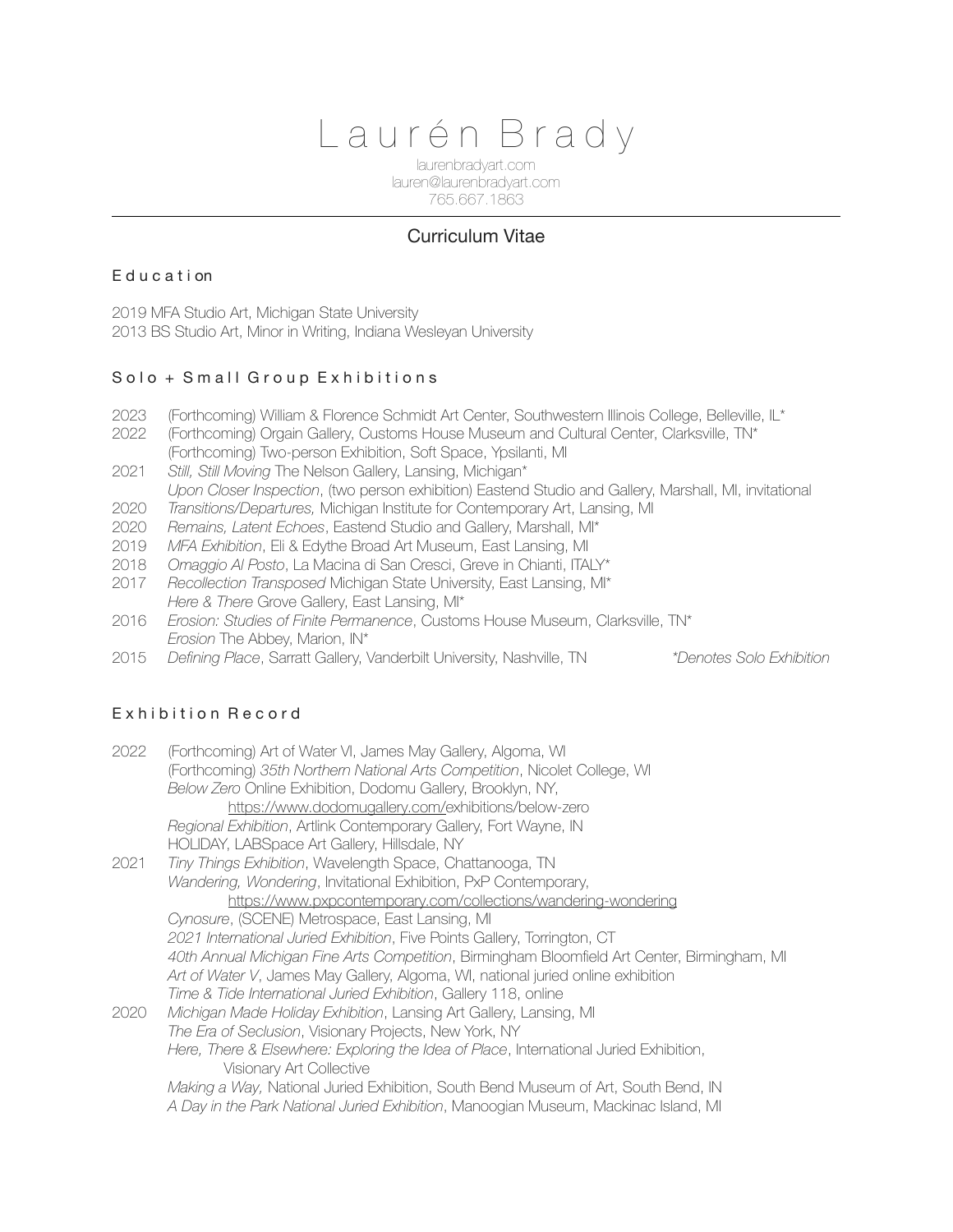*Feelin' Loopy*, Treat Gallery & Fizz Digital, New York, NY *Five Points Annex Small Works Juried Exhibition*, Five Points Center for the Visual Arts, Torrington, CT (Juror: Power Boothe, Professor of Painting in the Painting and Drawing Department at the Hartford Art School.) *In Your Own Words*, Hastings College + *Create! Magazine*, Jackson Dinsdale Art Center, Hastings College, NE *Small Works Juried Exhibition*, Kent State University, Kent, OH 2019 *Alumni Show,* 1920 Gallery, Indiana Wesleyan University, Marion, IN *REMNANTS: What's Left Behind* Juried Exhibition, Specto Art Space, Harrisonburg, VA *Small and Smaller Exhibition*, Site:Brooklyn Gallery, Brooklyn, NY (Juror: Heather Darcy Bhandari, independent curator, lecturer at Brown University, and author of ART/WORK) *Small Works 2019 Online Exhibition,* Trestle Gallery, Brooklyn, NY *Michigan Collegiate Art Exhibition*, Lansing Art Gallery & Education Center, Lansing, MI *Art Now: Painting,* Ann Arbor Art Center, Ann Arbor, MI (Juror: Roula David, Executive Director of [Murals in the Market,](https://www.muralsinthemarket.com/) Detroit, MI) 2018 *Pop-Up Art Market*, (SCENE) Metrospace, East Lansing, MI *Michigan Made Holiday Exhibition*, Lansing Art Gallery, Lansing, MI *Greater Michigan Art Exhibition*, Midland Center for the Arts, Midland, MI, (Jurior: Deborah Rockman, Professor of Art in BFA & MFA Drawing Programs College of Art & Design, Grand Rapids, MI) *Coincide partially wholly not at all,* Kresge Art Center, East Lansing, MI *Moving*, Cedar Street Art Collective, Lansing, MI *Land & Sea National Juried Exhibition,* Main Street Gallery, Clifton Springs, New York *Landscape of Mackinac National Juried Exhibition*, Manoogian Museum, Mackinac Island, MI *Michigan Collegiate Art Exhibition*, Lansing Art Gallery & Education Center, Lansing, MI 2017 *Pop Up Art Market*, (SCENE) Metrospace, East Lansing, MI *Flux*, Michigan State University, East Lansing, MI *Pop Up Art: Special Edition*, Lansing Art Gallery, Lansing, MI *Pop Up Show*, The Ballroom Gallery, Warsaw, IN *Michigan Collegiate Art Exhibition*, Lansing Art Gallery & Education Center, Lansing, MI 2016 *A Sense of Place Exhibition*, Gertrude Herbert Institute of Art, Augusta, GA (Juror: Michael Rooks Wieland Family Curator of Modern and Contemporary art at the High Museum of Art. *All MFA Exhibition*, Michigan State University, East Lansing, MI *Waters of Mackinac Juried Exhibition*, Manoogian Museum, Mackinac Island, MI (Juror: Henry Matthews, director of galleries and collections at Grand Valley State University, Grand Rapids) 2015 *Horizon: The Contemporary Landscape*, Community Arts Center, Danville, KY. (Juror: Mary Rezny, M.S. Studio/Gallery, Lexington, Kentucky) *Water Works Juried Show*, Maryland Federation of Art, Circle Gallery, Annapolis, MD. (Juror: Kevin Adkins, Creative Director at the Washington Post) *Lyrical Show*, Artworks the Galleria of Fine Art, Fort Wayne, IN *Small Works Show*, The Chait Galleries Downtown, Iowa City, IA *Forgeries Show*, Artworks the Galleria of Fine Art, Fort Wayne, IN *City Blocks*, Artworks the Galleria of Fine Art, Fort Wayne, IN *Riverfest Juried Exhibition*, Clarksville, Tennessee

## R e c o g n i t i o n

2018: Grand Prize Winner, *Landscapes of Mackinac Juried Exhibition*, Manoogian Museum, Mackinac Island, MI

Director's Choice, *30 Under 30* Video Presentation, Viridian Gallery, New York, NY

- 2017: Newspaper Kiosk *Pop Up Art: Special Edition*, Downtown Lansing, MI
- 2016: Third Place *Waters of Mackinac Juried Exhibition*, Manoogian Museum, Mackinac Island, MI
- 2015: Juror's Choice, *Water Works Juried Show*, Maryland Federation of Art, Annapolis, Maryland
- 2014: Third Place *Places of Mackinac Juried Exhibition*, Manoogian Museum, Mackinac Island, MI
- 2013: Second Place, *26th Annual Juried Exhibition*, Rolla, MO